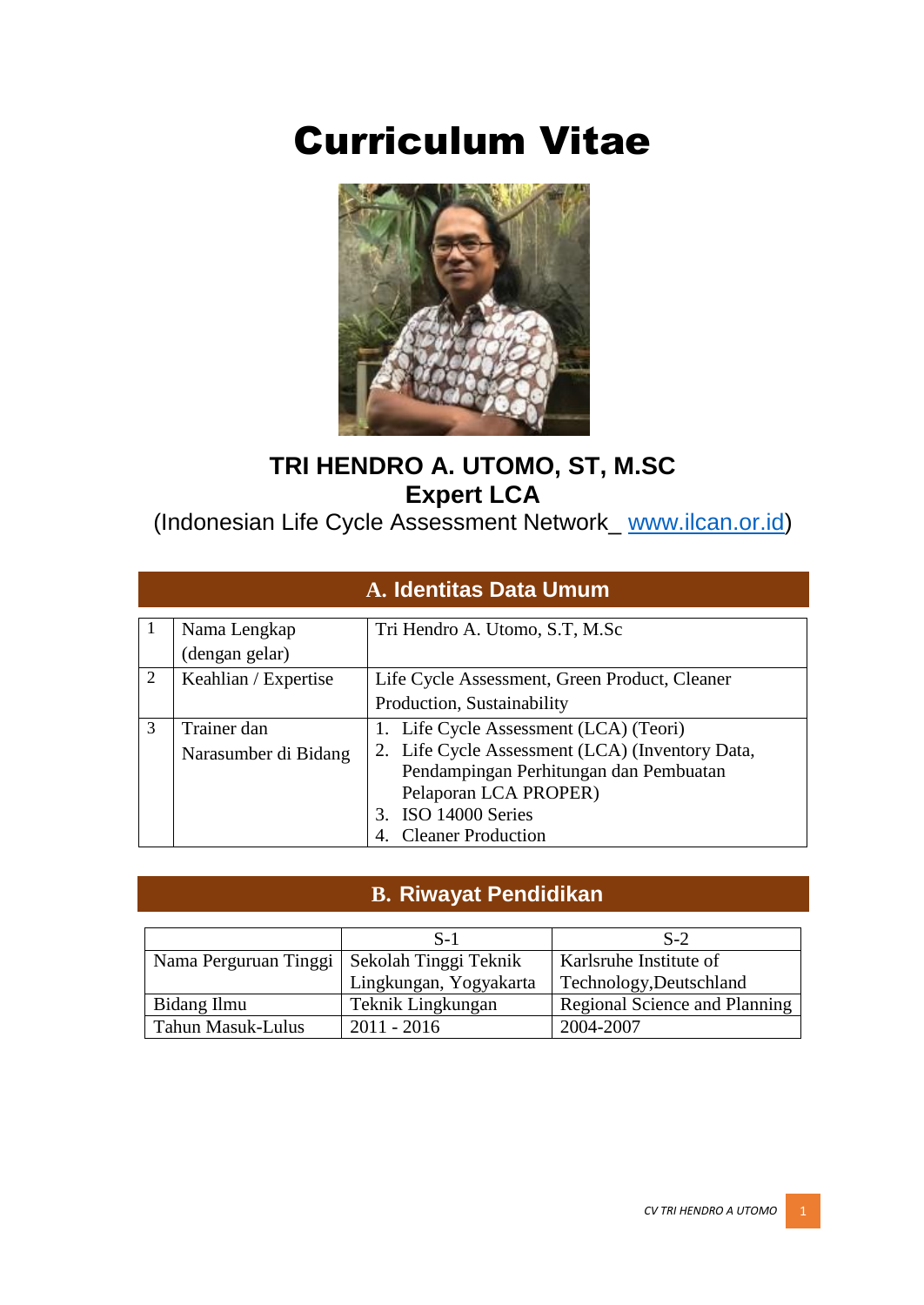| <b>Posisi</b>                       | Lama bekerja    | <b>Instansi</b>                         |
|-------------------------------------|-----------------|-----------------------------------------|
| Assessor                            | $2015$ -present | <b>National Accreditation Committee</b> |
| <b>Functional Officer</b>           | 2015-present    | Center for Environment and Forestry     |
|                                     |                 | Standardization, Ministry of            |
|                                     |                 | Environment and Forestry, Indonesia     |
| <b>Technical Staff of Assistant</b> | 2010-2015       | Ministry of Environment, Jakarta        |
| Deputy for Standardization          |                 | Indonesia                               |
| and Technology                      |                 |                                         |
| <b>Technical Staff of Assistant</b> | 2002-2010       | Ministry of Environment, Jakarta        |
| Deputy for Standardization,         |                 | Indonesia                               |
| <b>Technology and Cleaner</b>       |                 |                                         |
| Production                          |                 |                                         |
| <b>Technical Staff of</b>           | 2000-2002       | <b>Environmental Impact Management</b>  |
| Environmental                       |                 | Agency Jakarta, Indonesia               |
| Standardization                     |                 |                                         |
| <b>Technical Staff of Incentive</b> | 1998-2000       | <b>Environmental Impact Management</b>  |
| System                              |                 | Agency Jakarta, Indonesia               |
| Peneliti                            | 1996-1998       | PT. Kurnia Kapuas Utama Glue            |
|                                     |                 | Indonesia                               |
| On the job training                 | 1995-1996       | PT. Khatulistiwa Indah Wood Indonesia   |

## **C. Pengalaman Profesional**

# **D. Pengalaman Trainer/pemateri LCA**

| N <sub>o</sub> | Pengalaman                                                | Durasi | Tahun |
|----------------|-----------------------------------------------------------|--------|-------|
| $\mathbf{1}$   | Trainer pada ILCAN Webinar Training Series on Life Cycle  | 1 hari | 2020  |
|                | Assessment, $9 - 12$ Juni                                 |        |       |
| $\overline{2}$ | Trainer ILCAN Webinar Training Series on Life Cycle       | 1 hari | 2020  |
|                | Assessment, $11 - 14$ Agustus                             |        |       |
| 3              | Trainer pada In-House Training LCA untuk PT PLN (Persero) | 1 hari | 2020  |
|                | UPDL Bogor, $9 - 12$ Maret                                |        |       |
| 4              | Trainer pada Training LCA PROPER Reguler PT Dakara        | 1 hari | 2019  |
|                | Consulting LCA Indonesia, 10 - 13 Desember                |        |       |
| $\mathfrak{H}$ | Trainer pada Training LCA Introduction Reguler PT Dakara  | 1 hari | 2019  |
|                | Consulting LCA Indonesia, 08 - 09 November                |        |       |
| 6              | Trainer pada Training LCA PROPER Reguler PT Dakara        | 1 hari | 2019  |
|                | Consulting LCA Indonesia, 15 - 18 Oktober                 |        |       |
| $\overline{7}$ | Trainer pada Training LCA PROPER Reguler PT Dakara        | 1 hari | 2019  |
|                | Consulting LCA Indonesia, $17 - 20$ September             |        |       |
| 8              | Trainer pada Training LCA PROPER Reguler PT Dakara        | 1 hari | 2019  |
|                | Consulting LCA Indonesia, $23 - 26$ Juli                  |        |       |
| 9              | Trainer pada In House Training LCA PROPER untuk PT        | 1 hari | 2019  |
|                | Pertamina, 8 - 11 Juli                                    |        |       |
| 10             | Trainer pada In House Training LCA PROPER untuk LSP       | 1 hari | 2019  |
|                | Inkalindo, $27 - 30$ Juni                                 |        |       |